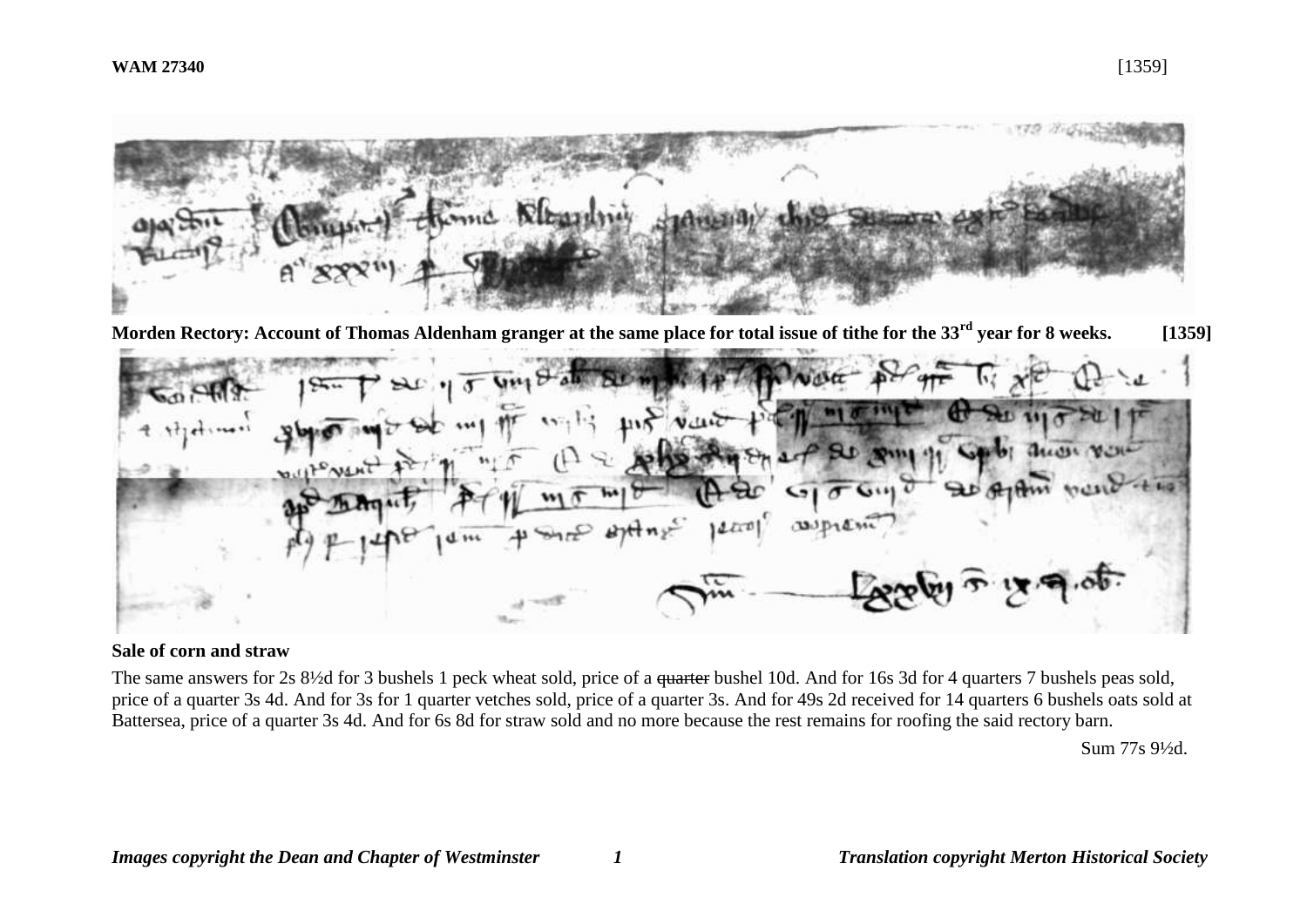

#### **EXPENSES**

## **Wages**

And in wages of Thomas Aldenham tarrying [*comor'*] at the same place over the threshing for 8 weeks 8s, taking per week 11d. 12d. Sum 8s.



### **Building costs**

And in stipend of 1 roofer for roofing over the rectory barn for 2½ days 10d, taking per day 4d. And in stipend of 1 lad serving him for the same time 7<sup>1</sup>/2d, taking per day 3d. Sum 17<sup>1</sup>/2d.



### **Carriage**

And in carrying 5 quarters wheat as far as Westminster with sacks [?*sacc*'] hired and passage 2s 1d, per quarter 5d. Sum 2s 1d.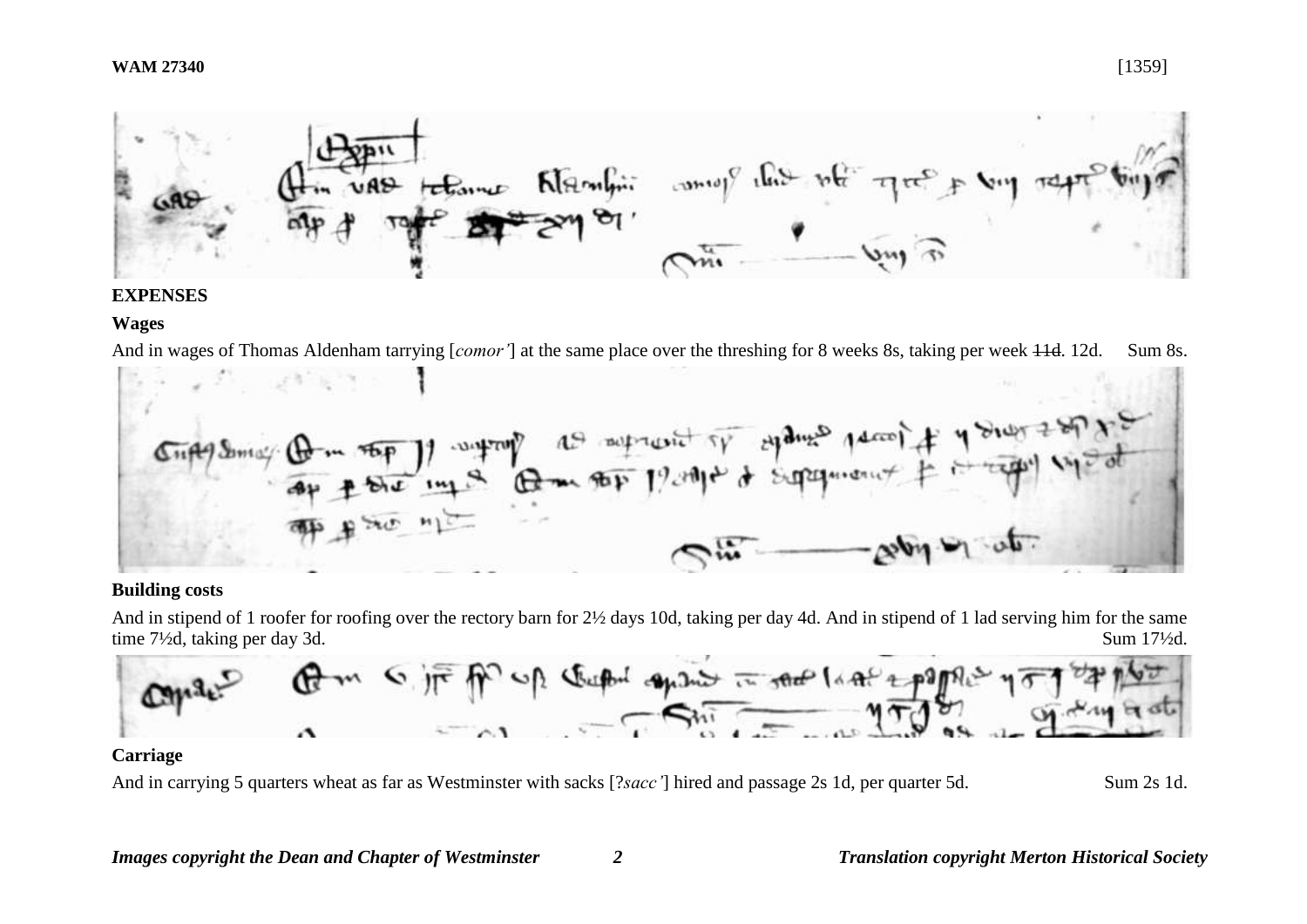

#### **Threshing/winnowing**

And in threshing 13 quarters wheat, 4 quarters 7 bushels peas, 1 quarter vetches by piecework 6s 8d, <sup>6s 31/2d</sup> per quarter 4d. And in threshing 4 quarters 3 bushels barley, 14 quarters 6 bushels oats threshed by by piecework 4s 9d, price of a quarter 3d. And in winnowing all corn, viz 38 quarters 19d, per quarter  $\frac{1}{2}d$ . Sum 12s 7<sup>1/2</sup>d.

tate sung! Of ... Sur. 9" Robary AVIET in Pour observed

#### **Cash deliveries**

And in cash delivered to brother R Merston treasurer 57s 2d.

Of  $\sigma$  successor the second of the second the second second the second second second second second second second second second second second second second second second second second second second second second second sec **Sum of all expenses and deliveries 79s 3d.\***

**And so he exceeds 17½d** 

<u>.</u>

*<sup>\*</sup> The 2s 1d for Carriage has been omitted from this total.*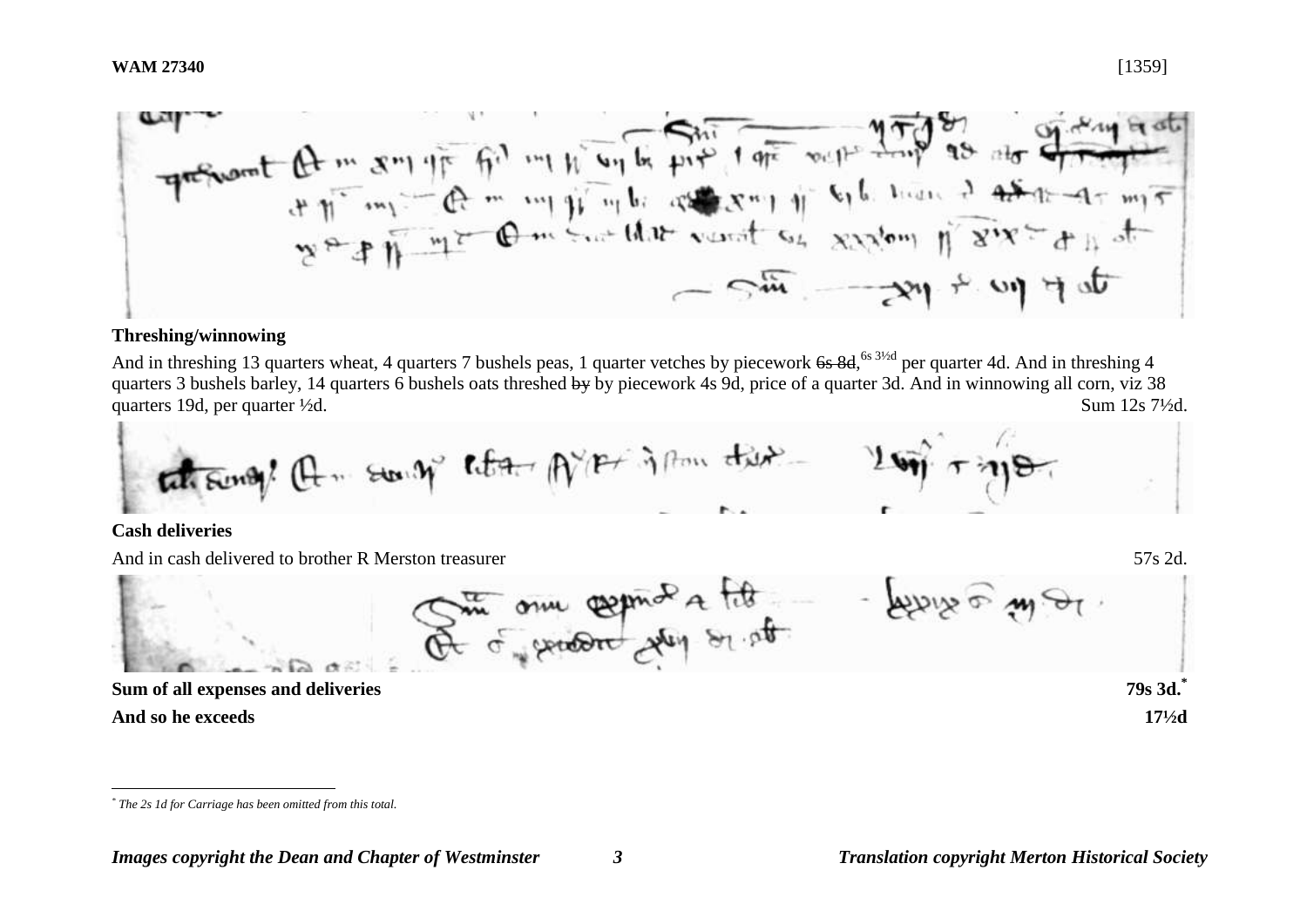

# **Value of the Rectory this year**

Rectory valued this year 77s 10d. And note that it is leased in future years for 12 quarters wheat, 8 quarters barley and 12 quarters oats.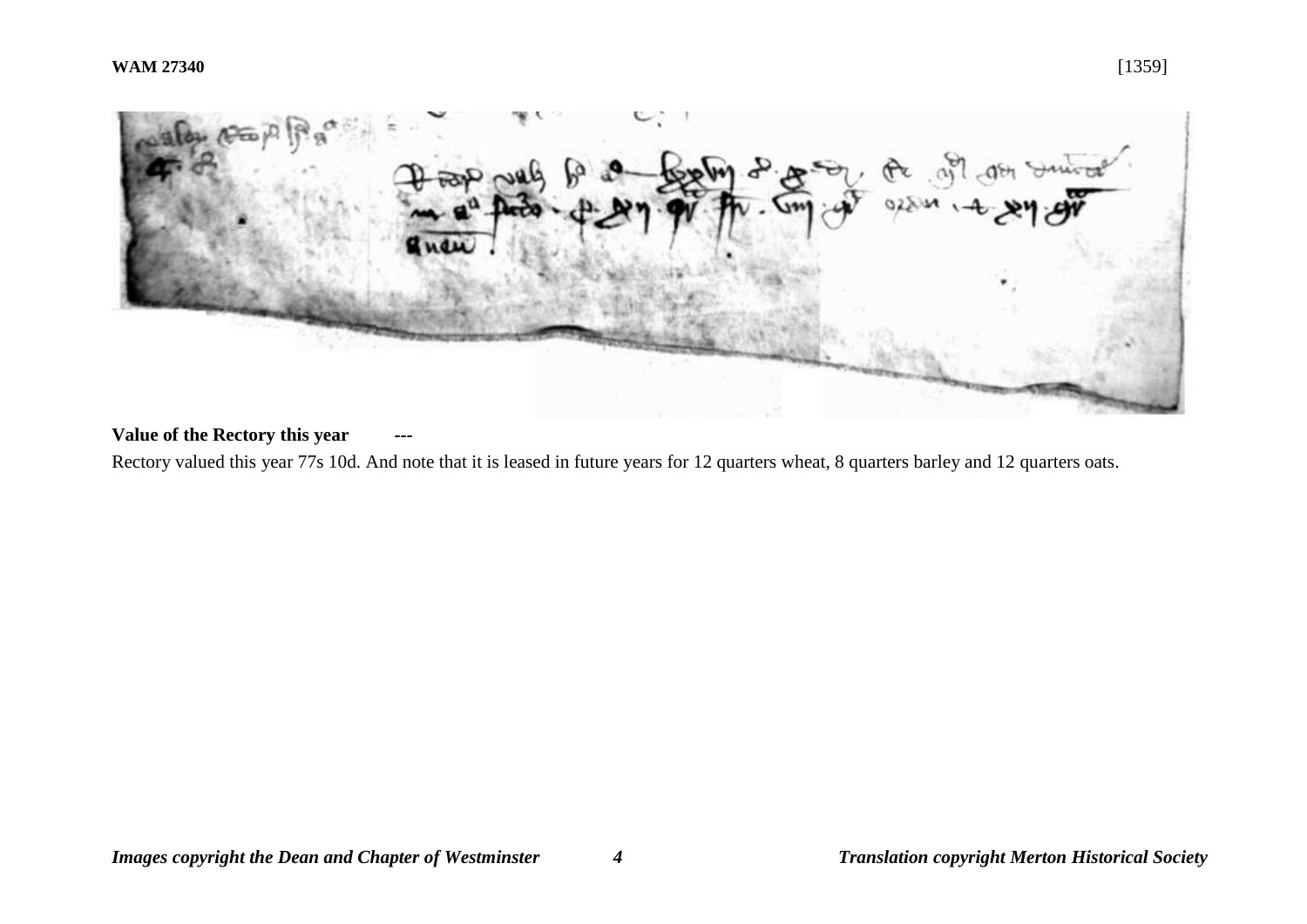$e^{\varphi}$  the  $\Phi^{\downarrow}$  is

**Morden Rectory: Issues of the grange at the same place 33rdyear.** 

\n
$$
\frac{1}{100}
$$
  $\frac{1}{100}$   $\frac{1}{100}$   $\frac{1}{100}$   $\frac{1}{100}$   $\frac{1}{100}$   $\frac{1}{100}$   $\frac{1}{100}$   $\frac{1}{100}$   $\frac{1}{100}$   $\frac{1}{100}$   $\frac{1}{100}$   $\frac{1}{100}$   $\frac{1}{100}$   $\frac{1}{100}$   $\frac{1}{100}$   $\frac{1}{100}$   $\frac{1}{100}$   $\frac{1}{100}$   $\frac{1}{100}$   $\frac{1}{100}$   $\frac{1}{100}$   $\frac{1}{100}$   $\frac{1}{100}$   $\frac{1}{100}$   $\frac{1}{100}$   $\frac{1}{100}$   $\frac{1}{100}$   $\frac{1}{100}$   $\frac{1}{100}$   $\frac{1}{100}$   $\frac{1}{100}$   $\frac{1}{100}$   $\frac{1}{100}$   $\frac{1}{100}$   $\frac{1}{100}$   $\frac{1}{100}$   $\frac{1}{100}$   $\frac{1}{100}$   $\frac{1}{100}$   $\frac{1}{100}$   $\frac{1}{100}$   $\frac{1}{100}$   $\frac{1}{100}$   $\frac{1}{100}$   $\frac{1}{100}$   $\frac{1}{100}$   $\frac{1}{100}$   $\frac{1}{100}$   $\frac{1}{100}$   $\frac{1}{100}$   $\frac{1}{100}$   $\frac{1}{100}$   $\frac{1}{100}$   $\frac{1}{100}$   $\frac{1}{100}$   $\frac{1}{100}$   $\frac{1}{100}$   $\frac{1}{1$ 

Wheat The same answers for 13 quarters wheat received of total issue of tithes threshed by piecework. And for 3 bushels 1 peck of increment of heaped measure. Sum 13 quarters 3 bushels 1 peck.

Of which delivered to brother J Asshwell keeper of the granary of Westminster 11 quarters by 1 tally, of which 5 quarters carried by hired carts and 6 quarters by carts from Battersea. And delivered to the vicar of Morden for a certain pension for the said church 2 quarters of which 1 quarter in place of beans. And in sale as within 3 bushels 1 peck. Sum as above. And it balances.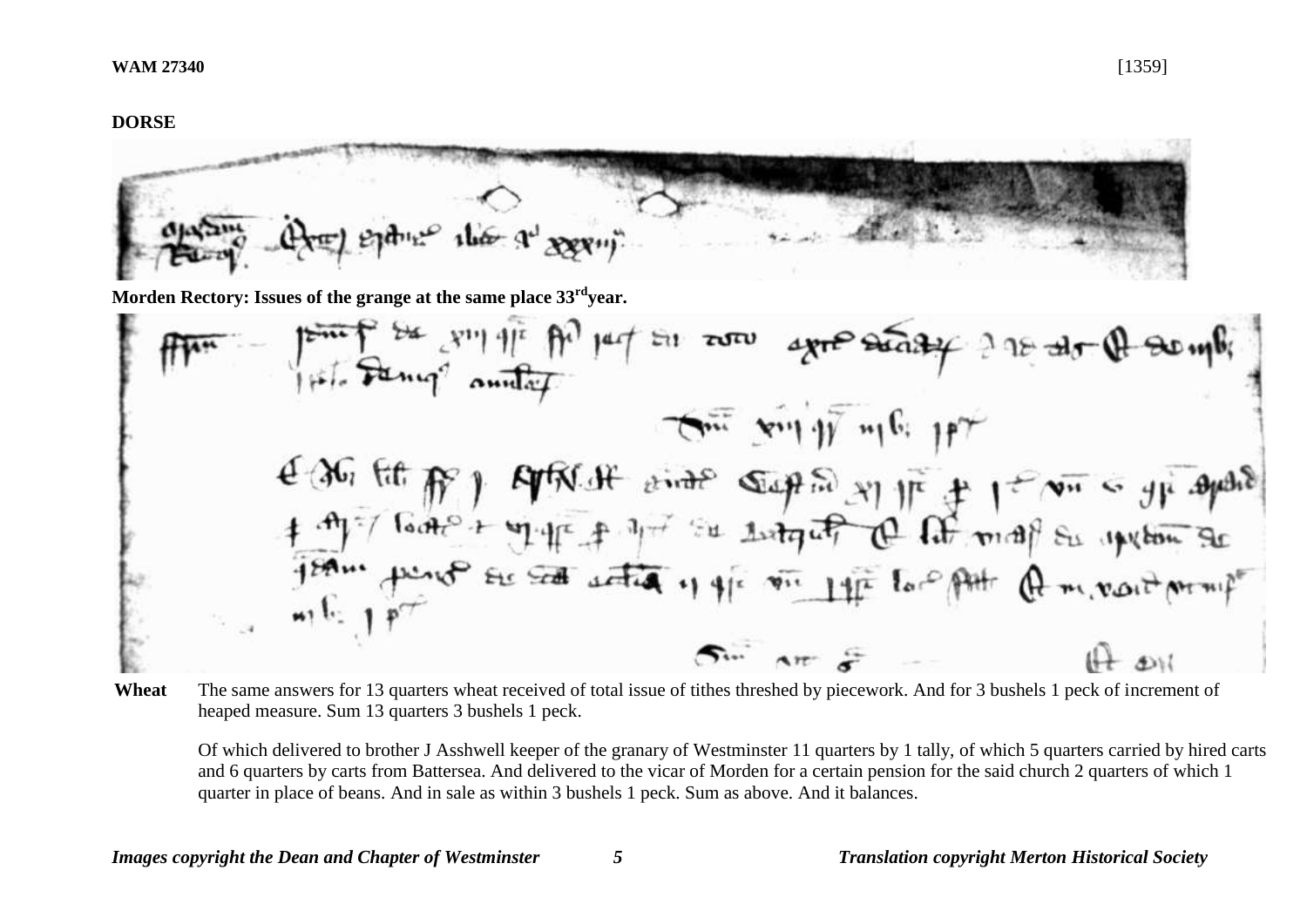<u>.</u>



**Peas** The same answers for 4 quarters 7 bushels peas received of issue of tithes. And for 1 bushel 1 peck of increment. Sum 5 quarters 1 peck. And sold within.† And it balances.





**Barley** The same answers for 4 quarters 3 bushels received of issue of tithes threshed by piecework. And for 1 bushel of increment of heaped measure. Sum 4 quarters 4 bushels. And delivered to brother J Assh by 1 tally. And it balances.

*<sup>†</sup> Only the 4 quarters 7 bushels shown as sold on Recto. The increment is not shown.*